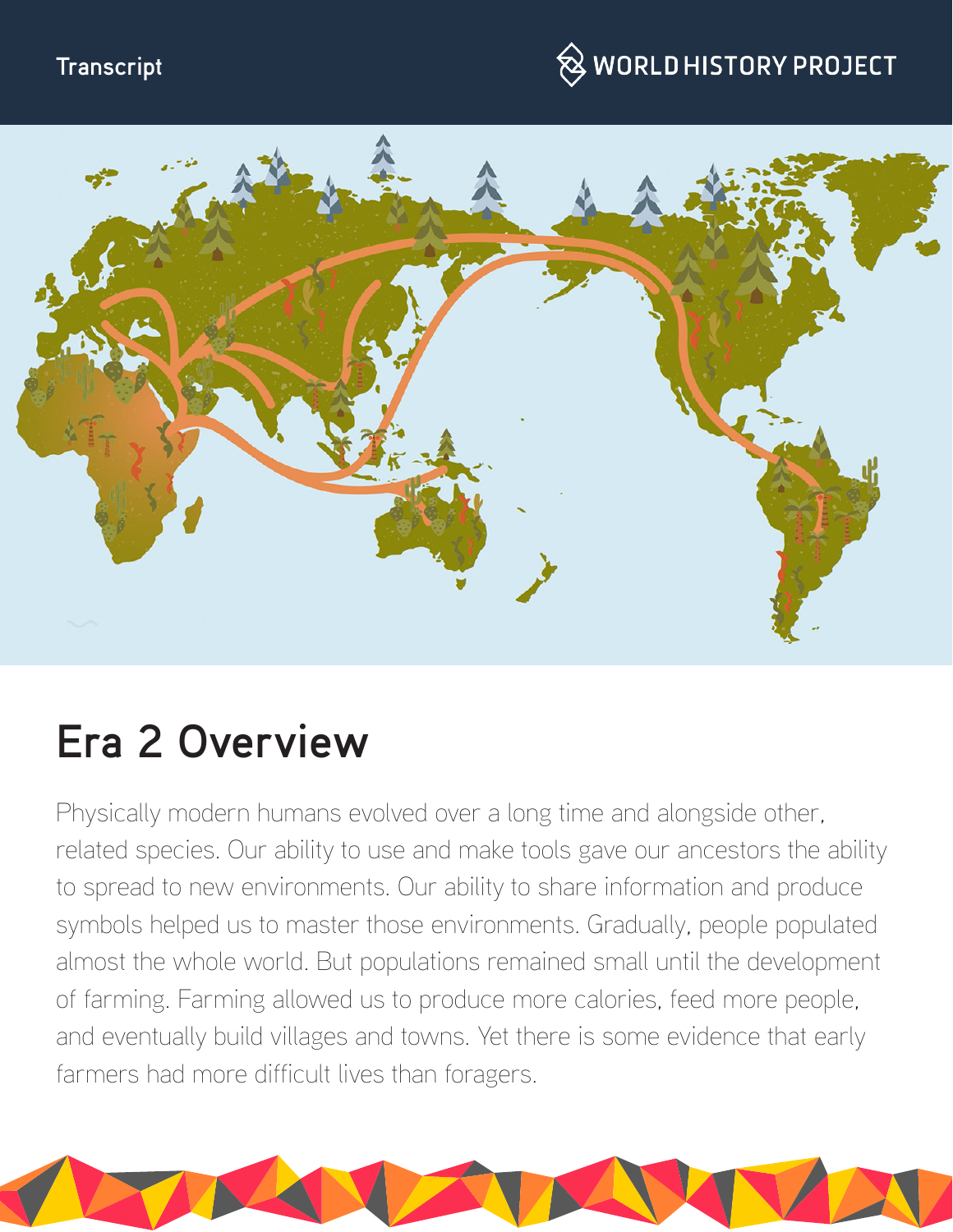#### **00:01**

*Colby Burnett and Kim Lochner in conversation*

### **00:17**

*Era 2: Early Humans Kim Lochner*

#### **00:46**

*Cave painting depicting animals;*

*Other early artwork showing ancestors milking cows; modern farming equipment*

#### **01:14**

*Another cave painting, also of humans with animals; A tablet carved with early language symbols. Artifacts such as arrowheads, and human remains (like bones)*

#### **01:52**

*Ruins of an ancient village*

#### **02:12**

*Painting that depicts rectangular shapes, (perhaps houses and buildings) as well as a spotted, red-colored object that Mellaart interpreted as an erupting volcano*

It's that time again.

Is it already 250,000 years since Before Common Era?

It is. That means that Era One is over.

And Era Two begins. Must need a new battery.

Hi, I'm Kim Lochner. Today, Colby Burnett and I will give you a preview of what to expect in World History Era Two. Era Two begins with the first appearance of modern humans, who emerged in Africa around 250,000 years ago.

For most of human history, all of our ancestors were foragers, which means they got their food by hunting or gathering wild fruit, roots, and grains. Then, about 12,000 years ago, some people started learning how to domesticate plants and animals. Some, but not all, of our ancestors became farmers and herders.

Today, almost everyone on the planet gets most of their food from farms. Foraging is incredibly rare. So, how did we shift from foraging to farming? And what were the effects of that change?

This is not an easy question. For one thing, during most of this era, writing simply didn't exist. So, historians, archaeologists, and scientists can't rely on written documents. Instead, they examine a wide variety of artifacts that were left behind by the people who lived in this period, or they use new scientific tools to help us see thousands of years into the past.

Creating a history of this time period is challenging and complicated. Let's take a closer look.

Let's zoom in on Çatalhöyük, one of the earliest farming communities we've found. Çatalhöyük is a 9,000-year-old village in Central Turkey, and it is loaded with evidence of how humans lived there. One of the ways we know about life in Çatalhöyük is through a famous painting found on the wall of a house there. Archaeologist James Mellaart described this painting as the world's first map. Take a good look at this. What do you see?

Mellaart thought the image showed an erupting volcano surrounded by a street map of the houses and buildings of the village. He was interpreting an object created 2,000 years before the world's earliest writing system and 4,000 years before the development of the first alphabet. The map is a great piece of evidence, but how should we interpret it? Do you think that Mellaart got it right? We'll come back to this in a moment. For now, let's zoom back out to the bigger story.

*Kim Lochner* Right. So, by the time Çatalhöyük was built, humans physically and genetically identical to us had spent hundreds of thousands of years spreading around the world.

2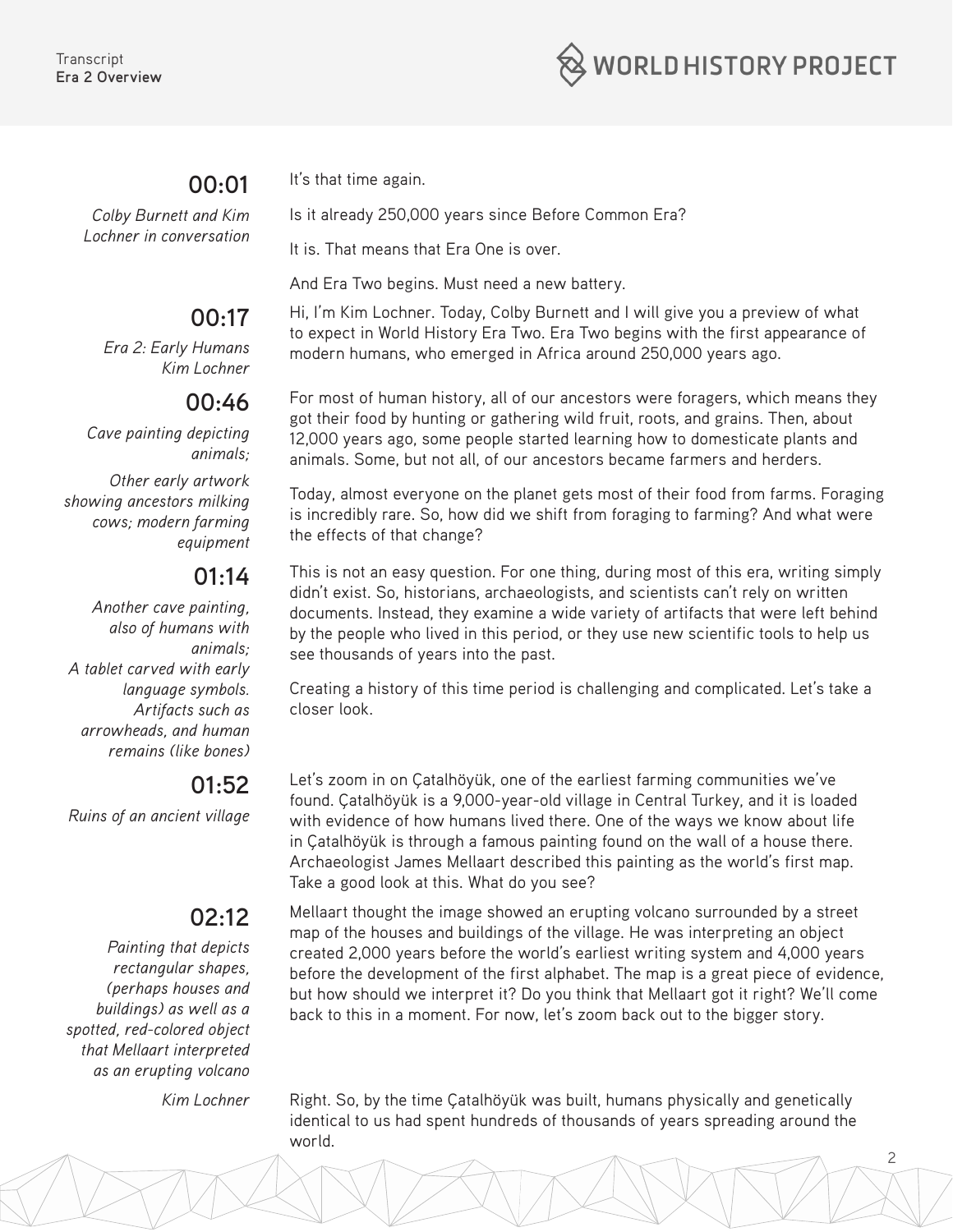

#### **02:54**

*Map showing the spread of humans from Africa, throughout the world* At the beginning of this era, all humans lived in Africa, but by the end, we had spread across Eurasia, crossed bodies of water to populate Oceania, and spread throughout the Americas. Eventually, these earliest humans populated almost every part of the Earth.

In our journey, we developed sets of physical tools that allowed us to cope with environments as different as deserts, forest, frozen tundra, vast grasslands, and humid jungles. We made intellectual breakthroughs that allowed us to create bigger communities, larger and more organized societies. We engineered wider networks of exchange. We learnt to produce and distribute the stuff we needed more efficiently. We became herders and farmers, and domesticated plants and animals changed our society.

We learned to care for them in order to feed our ever-larger populations. We developed language that enabled us to share and collect what we learnt.

#### **03:49**

*Animation of two early farmers with a rake for farming, and domesticated plants and animals*

#### **04:20**

*Animation of Foragers alongside an early farming community*

*Kim Lochner*

*Colby Burnett* From about 250,000 years ago, settled farming societies like Çatalhöyük existed in many parts of the world. We call these societies Neolithic, or "new stone," because they had new kinds of tools that older, foraging societies did not have. But life in Çatalhöyük, like many Neolithic communities,

> may not have been all that different from the lives of foragers who still roamed the area around it. Many of its inhabitants probably still hunted as well as farmed. Their social order was still relatively equal. Like forager societies, there is little evidence of leaders or important or wealthy people. And while the people of Çatalhöyük had networks of trade, so, too, did the neighboring foragers, many of whom were their most important trading partners. Finally, there is evidence that life may have been more difficult for early farmers, like those living in Çatalhöyük, than it was for foragers.

**04:59** Teams of health scientists and archaeologists, like Amanda Mummert at Emory University and Richard H. Steckel from Ohio State University, compared the health of early farmers with the foragers who lived around them, and in many places around the world—Britain, Mesoamerica, Thailand, China, Peru, Tennessee between about 6,000 and 1,000 years ago. This kind of analysis of bones is one of those new tools we were talking about in the beginning of this video. They studied whether foragers or farmers were healthier.

> But here's the problem. How can we measure the health of people who lived so long ago, and whose remains are now just skeletons in graves? Let's take a closer look at their data.

## **05:42**

*Colby Burnett holds a femur bone*

Actually, bones can tell us a lot about the health of people during their lives. You have to eat well to be healthy, and people with less healthy diets tend to have more broken bones. Their bones are shorter and less dense. Sometimes, they also show evidence of diseases or infection.

3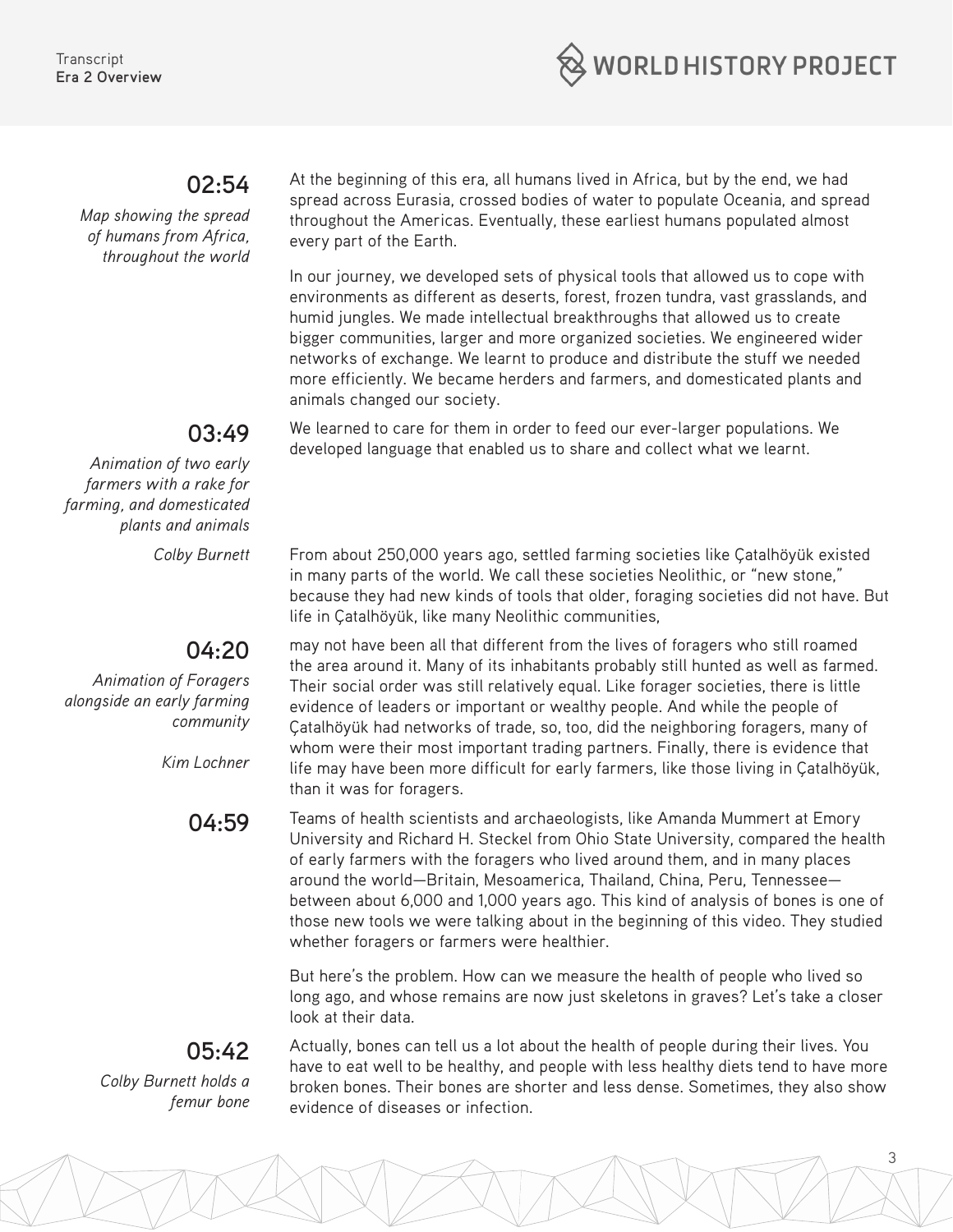**Transcript Era 2 Overview**



*Animated femurs show the differences in the length and strength of bones of foragers and farmers* 

#### **07:05**

*Photo montage of different types of texts, drawings, and symbols (including drawn symbols, a religious text, and art comprised of handprints)*

#### **07:29**

*The same Çatalhöyük "map" is shown again* 

#### **08:03**

*Kim Lochner*

Let's look at femurs. The femur is your thighbone, and it's the longest and strongest bone in your body. Foragers, male and female, had longer femurs than farmers. Farmers' bones also show more evidence of disease due to malnutrition, with about twice the number of infections and abscesses. This data suggests that life wasn't always better for farmers than for foragers. But it isn't conclusive. It's based on a relatively small sample of skeletons, and it's difficult to be sure who were foragers and who were not. Still, this data tells us a lot about how people's physical health changed when they transitioned from being foragers to being farmers. But it doesn't tell us how people's ways of thinking were changing.

**06:45** Over the course of this era, all humans—whether farmers or foragers—shared in what later anthropologists called a cognitive revolution, a dramatic change in the ways that humans could think. This change allowed them to communicate their thoughts and experiences in symbols, art, gestures, and language.

> The ability to think in and use symbols allows us to communicate complex and complicated ideas or experiences. But there's always a danger that someone might misinterpret what we are communicating. And that is doubly true when trying to understand or interpret art or symbols left behind by people in the past. It's possible to have different interpretations of the same object or documents.

That is, in fact, what happened with the so-called Çatalhöyük map. Scholars now think that Mellaart was wrong in how he interpreted this art. In fact, they think he may have faked a lot of his evidence. But in this case, they think he just made a mistake. They believe that the volcano was actually a depiction of a leopard skin. And the design beneath it that Mellaart thought were houses—other scholars claim it may have been just a geometric pattern used for decoration on a wall. So, what's the truth?

One thing that's fun about history is, there's not always one, simple truth. As you can see, we still know relatively little about this era, despite our best efforts. But by studying this era, you can join the debate.

Like historians and archaeologists, you can try to answer questions like: Why did so many—but not all—of our ancestors move to farming in so many parts of the world by 3000 BCE? What positive or negative impact did herding and farming have on humans, plants, and animals? Are there competing stories or narratives about the positive or negative effects of the move in life from the Paleolithic to Neolithic? What are the implications of holding one view over another? Do you think that farming was the most important or significant change in human life during this time?

4